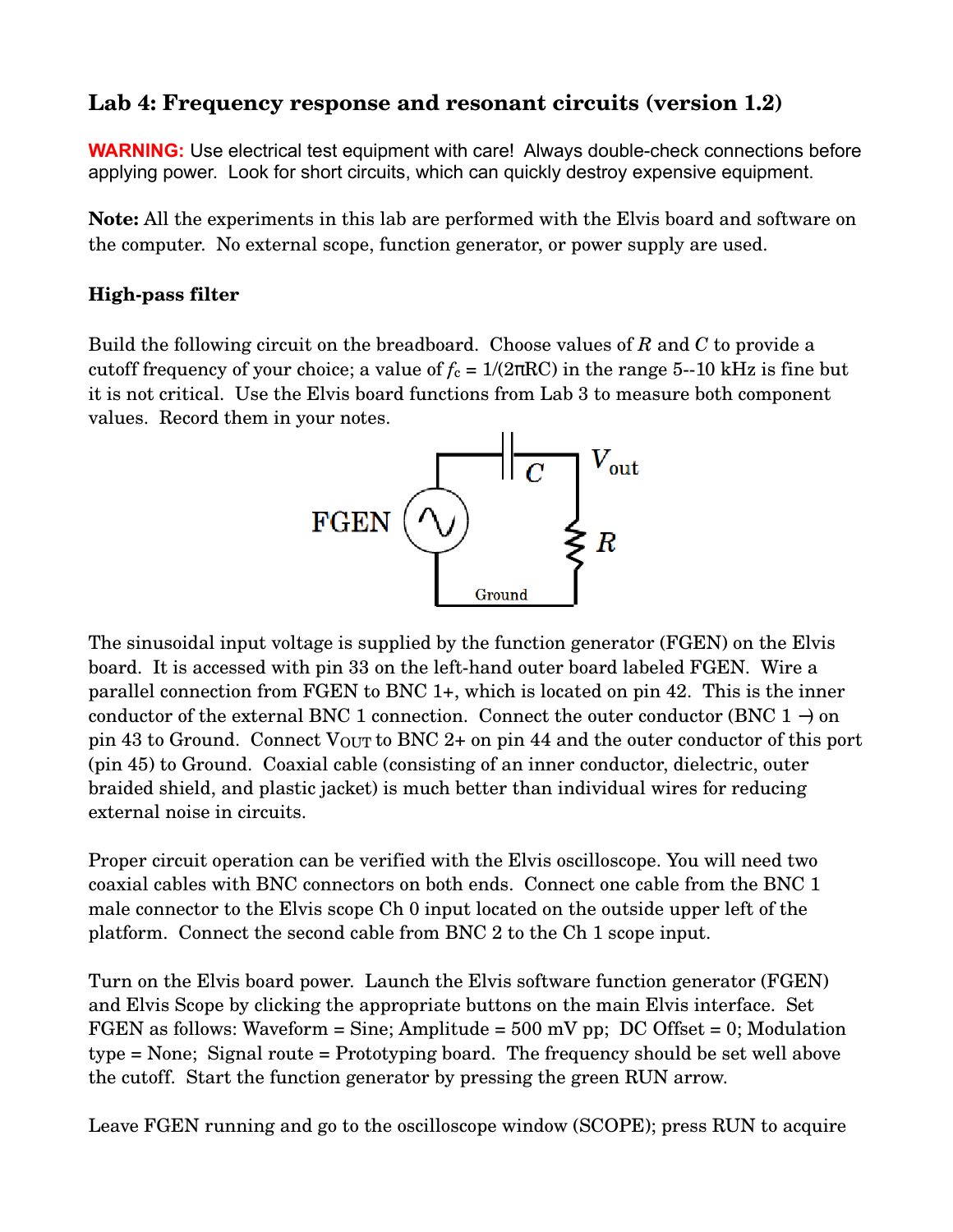the input and output waveforms. The Elvis software scope does not have the full functionality of a stand-alone scope, but its controls behave the same. Use the Elvis scope to verify the presence of two nearly-equal amplitude sinusoidal signals that are slightly phase-shifted. Reduce the frequency below cutoff and verify high-pass operation. If you don't see this, troubleshoot your circuit and connections. Once a properly operating circuit has been established, stop both the Scope and Function Generator.

Leave the circuit as-is. Launch the Bode analyzer by clicking the button on the main Elvis interface. The analyzer requires a stimulus signal from the circuit input (FGEN on scope  $Ch$  0) and a response signal at the circuit output (scope  $Ch$  1). The Op-amp polarity should be on Normal and other values at their defaults. Set the start frequency well below *f*c and the stop frequency well above it. The polarity should be on Normal and other values at their defaults. Start the Bode Analyzer and verify that it collects and plots amplitude and phase data at a minimum of 12 individual frequencies. More data is better, but not required.

Note that the the frequency axis is on a log scale and the amplitude data is plotted in units of dB defined by the formula 20  $\log_{10}(|\text{V}_{\text{OUT}}/V_{\text{IN}}|)$ . Save this data in a text file by using the LOG button on the Bode Analyzer interface. Before proceeding to the next circuit configuration, confirm the integrity of your .txt file by examining the stored data.

### **Parallel LC circuit**

Modify your setup for the following circuit. Select values of *L* and *C* to produce a resonant frequency *f*RES in the range 20—50 kHz (not critical) using the formula below. The resistor value *R* will establish the width of the resonance peak that can be seen in the frequency domain. You should experiment with this value; *R* in the range 100—1kΩ is a good starting point*.* If *R* is too small, the resonance peak will be very broad and wash out; if it is too big, the peak will be very sharp and approach a delta-function. Be sure to independently measure *R, L,* and *C* with the Elvis meter as was done in Lab 3. You will need these values for the analysis.



VOUT is the voltage appearing across the parallel LC combination. Repeat the above Bode analyzer measurement, but choose a span of frequencies so that the resonance peak is well resolved. In particular, be sure there are enough points so that you can identify the −3 dB points (.707 of the peak magnitude) to obtain the circuit *Q*. If you are not getting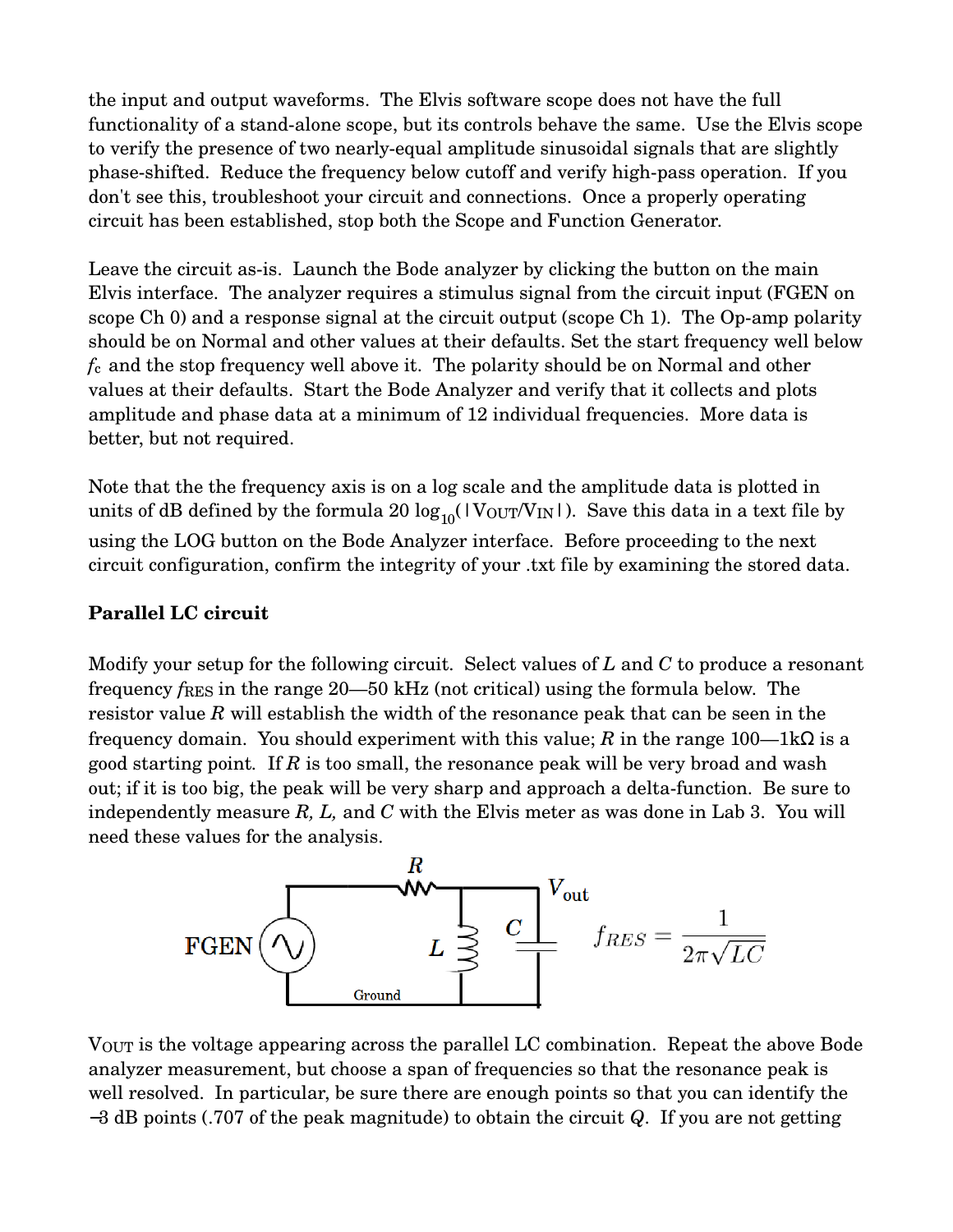meaningful data, troubleshoot the circuit using the frequency generator and oscilloscope functions of the Elvis board. When acceptable Bode data for amplitude and phase is obtained, save it to a .txt file for later analysis.

### **Series LC circuit**

Build the following circuit, but choose *L* and *C* to get a much higher resonant frequency, i.e.  $f_{RES} \approx 300 \text{ kHz}$ . Reduce the amplitude of the FGEN signal to 100 mV and use a value of *R* in the range 5—10  $\Omega$ . *V*OUT is measured across the resistor.



Perform a third Bode measurement for amplitude and phase; set the frequency range and number of data points to resolve the resonance peak.

### **Analysis and Writeup**

Let the relation between output/input be written as  $G$ . For the high-pass filter:

$$
G = \frac{V_{OUT}(\omega)}{V_{IN}(\omega)} = \frac{R}{R + 1/j\omega C}
$$

For the parallel *LC* circuit:

$$
G = \frac{j\omega L}{R\left(1 - \omega^2 LC\right) + j\omega L}
$$

For the series LC circuit:

$$
G = \frac{R}{R + j\omega L + 1/j\omega C}
$$

The amplitude (dB) and phase (radians) are:

Amplitude (dB) = 
$$
20\log_{10} |G|
$$
  
Phase (rad) =  $\text{atan}\left[\frac{\text{Im}(G)}{\text{Re}(G)}\right]$